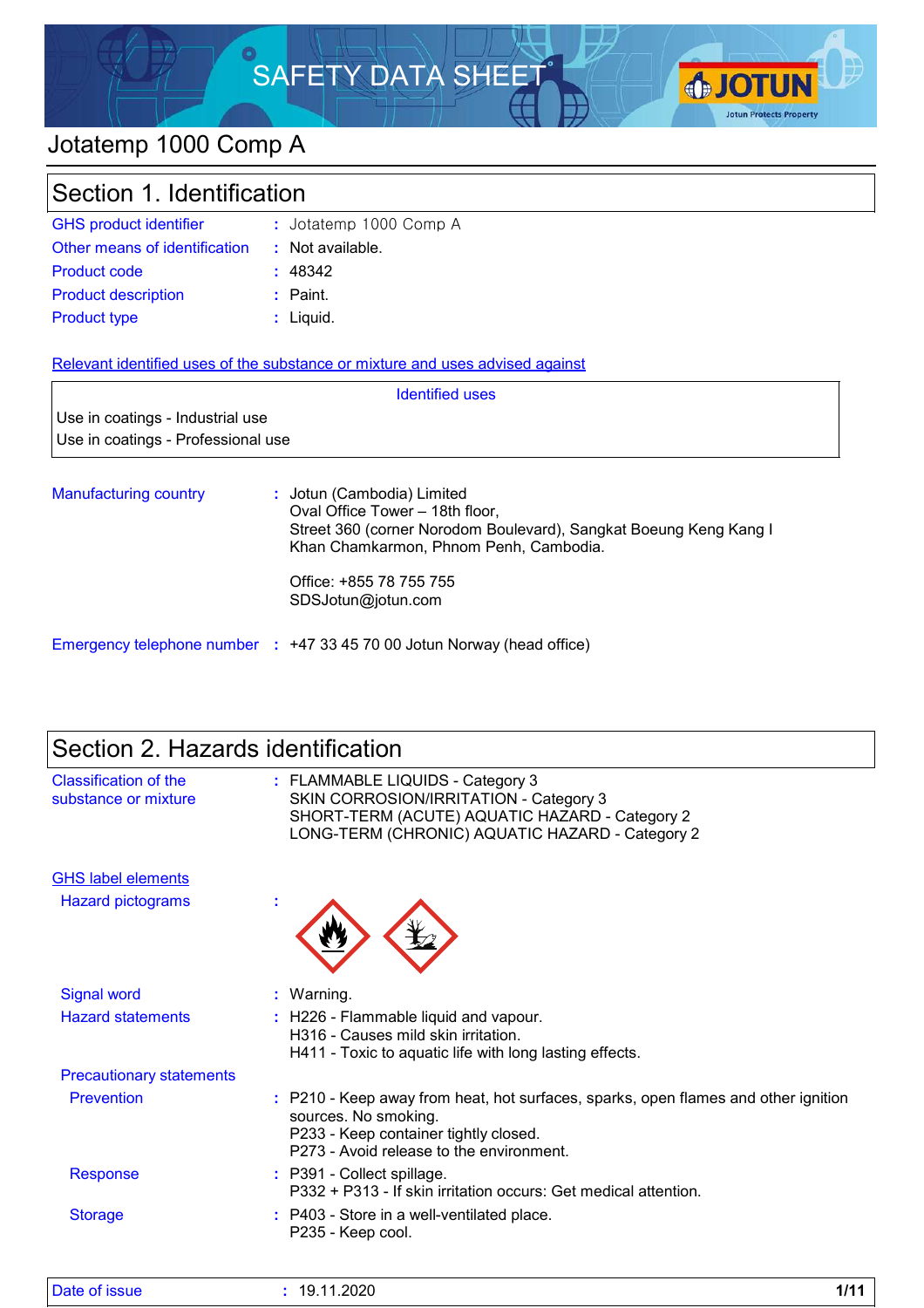## Section 2. Hazards identification

Disposal **:** P501 - Dispose of contents and container in accordance with all local, regional, national and international regulations.

Other hazards which do not result in classification **:** None known.

## Section 3. Composition/information on ingredients

| Substance/mixture             | : Mixture        |
|-------------------------------|------------------|
| Other means of identification | : Not available. |

| <b>CAS</b> number/other identifiers |                   |
|-------------------------------------|-------------------|
| <b>CAS</b> number                   | : Not applicable. |
| EC number                           | : Mixture.        |
| Product code                        | : 48342           |
| Indredient name                     |                   |

| Ingredient name             | $\frac{9}{6}$ | <b>CAS number</b> |
|-----------------------------|---------------|-------------------|
| trizinc bis(orthophosphate) | 1≥10 - <25    | 7779-90-0         |
| xylene                      | $\leq 7.4$    | 1330-20-7         |
| 2-butoxyethanol             | $\leq 2.5$    | 111-76-2          |
| ethylbenzene                | ו≥ ≥          | 100-41-4          |

There are no additional ingredients present which, within the current knowledge of the supplier and in the concentrations applicable, are classified as hazardous to health or the environment and hence require reporting in this section.

Occupational exposure limits, if available, are listed in Section 8.

## Section 4. First aid measures

| Description of necessary first aid measures                                          |                                                                                                                                                                                                                                                                                                                                                                                                                                                                                                                                                                                                                                                                                                                                                                                                                              |
|--------------------------------------------------------------------------------------|------------------------------------------------------------------------------------------------------------------------------------------------------------------------------------------------------------------------------------------------------------------------------------------------------------------------------------------------------------------------------------------------------------------------------------------------------------------------------------------------------------------------------------------------------------------------------------------------------------------------------------------------------------------------------------------------------------------------------------------------------------------------------------------------------------------------------|
| Eye contact                                                                          | : Immediately flush eyes with plenty of water, occasionally lifting the upper and lower<br>eyelids. Check for and remove any contact lenses. Continue to rinse for at least 10<br>minutes. If irritation persists, get medical attention.                                                                                                                                                                                                                                                                                                                                                                                                                                                                                                                                                                                    |
| <b>Inhalation</b>                                                                    | : Remove victim to fresh air and keep at rest in a position comfortable for breathing.<br>If not breathing, if breathing is irregular or if respiratory arrest occurs, provide<br>artificial respiration or oxygen by trained personnel. It may be dangerous to the<br>person providing aid to give mouth-to-mouth resuscitation. Get medical attention if<br>adverse health effects persist or are severe. If unconscious, place in recovery<br>position and get medical attention immediately. Maintain an open airway. Loosen<br>tight clothing such as a collar, tie, belt or waistband.                                                                                                                                                                                                                                 |
| <b>Skin contact</b>                                                                  | : Flush contaminated skin with plenty of water. Remove contaminated clothing and<br>shoes. Continue to rinse for at least 10 minutes. Get medical attention if adverse<br>health effects persist or are severe. Wash clothing before reuse. Clean shoes<br>thoroughly before reuse.                                                                                                                                                                                                                                                                                                                                                                                                                                                                                                                                          |
| Ingestion                                                                            | : Wash out mouth with water. Remove dentures if any. Remove victim to fresh air<br>and keep at rest in a position comfortable for breathing. If material has been<br>swallowed and the exposed person is conscious, give small quantities of water to<br>drink. Stop if the exposed person feels sick as vomiting may be dangerous. Do not<br>induce vomiting unless directed to do so by medical personnel. If vomiting occurs,<br>the head should be kept low so that vomit does not enter the lungs. Get medical<br>attention if adverse health effects persist or are severe. Never give anything by<br>mouth to an unconscious person. If unconscious, place in recovery position and get<br>medical attention immediately. Maintain an open airway. Loosen tight clothing such<br>as a collar, tie, belt or waistband. |
| Most important symptoms/effects, acute and delayed<br>Potential acute health effects |                                                                                                                                                                                                                                                                                                                                                                                                                                                                                                                                                                                                                                                                                                                                                                                                                              |
| Eye contact                                                                          | : No known significant effects or critical hazards.                                                                                                                                                                                                                                                                                                                                                                                                                                                                                                                                                                                                                                                                                                                                                                          |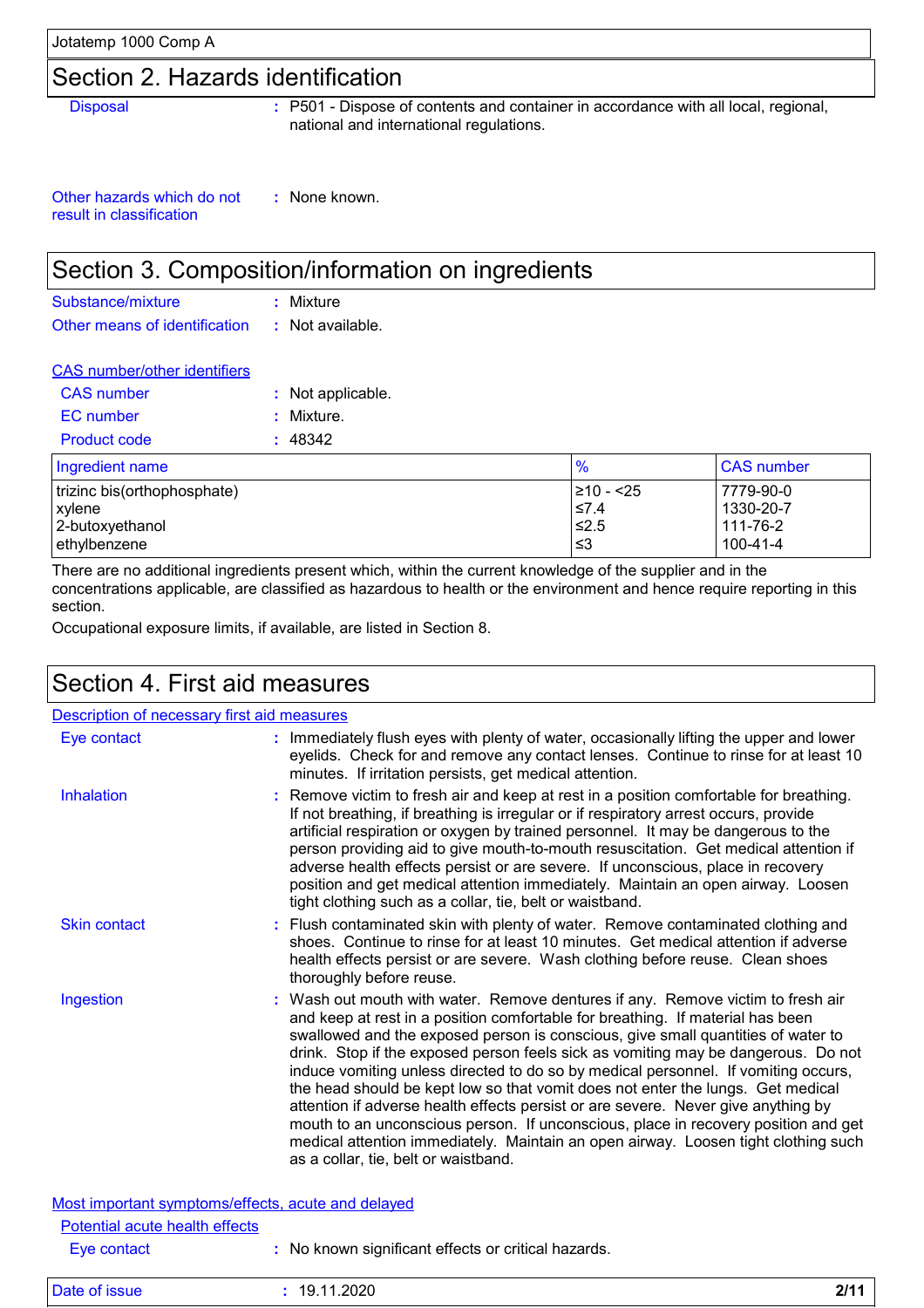## Section 4. First aid measures

| OCUNULL 4. LIISL AIU IIIGASULGS   |                                                                                                                                                                               |
|-----------------------------------|-------------------------------------------------------------------------------------------------------------------------------------------------------------------------------|
| <b>Inhalation</b>                 | : No known significant effects or critical hazards.                                                                                                                           |
| <b>Skin contact</b>               | : Causes mild skin irritation.                                                                                                                                                |
| Ingestion                         | : No known significant effects or critical hazards.                                                                                                                           |
| Over-exposure signs/symptoms      |                                                                                                                                                                               |
| Eye contact                       | : Adverse symptoms may include the following:<br>pain or irritation<br>watering<br>redness                                                                                    |
| <b>Inhalation</b>                 | : No specific data.                                                                                                                                                           |
| <b>Skin contact</b>               | : Adverse symptoms may include the following:<br>irritation<br>redness                                                                                                        |
| Ingestion                         | : No specific data.                                                                                                                                                           |
|                                   | Indication of immediate medical attention and special treatment needed, if necessary                                                                                          |
| Notes to physician                | : Treat symptomatically. Contact poison treatment specialist immediately if large<br>quantities have been ingested or inhaled.                                                |
| <b>Specific treatments</b>        | : No specific treatment.                                                                                                                                                      |
| <b>Protection of first-aiders</b> | : No action shall be taken involving any personal risk or without suitable training. It<br>may be dangerous to the person providing aid to give mouth-to-mouth resuscitation. |

See toxicological information (Section 11)

## Section 5. Firefighting measures

| <b>Extinguishing media</b>                         |                                                                                                                                                                                                                                                                                                                                                                                                                                  |
|----------------------------------------------------|----------------------------------------------------------------------------------------------------------------------------------------------------------------------------------------------------------------------------------------------------------------------------------------------------------------------------------------------------------------------------------------------------------------------------------|
| Suitable extinguishing media                       | : Use dry chemical, $CO2$ , water spray (fog) or foam.                                                                                                                                                                                                                                                                                                                                                                           |
| Unsuitable extinguishing<br>media                  | : Do not use water jet.                                                                                                                                                                                                                                                                                                                                                                                                          |
| Specific hazards arising from<br>the chemical      | : Flammable liquid and vapour. Runoff to sewer may create fire or explosion hazard.<br>In a fire or if heated, a pressure increase will occur and the container may burst, with<br>the risk of a subsequent explosion. This material is toxic to aquatic life with long<br>lasting effects. Fire water contaminated with this material must be contained and<br>prevented from being discharged to any waterway, sewer or drain. |
| <b>Hazardous thermal</b><br>decomposition products | : Decomposition products may include the following materials:<br>carbon dioxide<br>carbon monoxide<br>phosphorus oxides<br>metal oxide/oxides                                                                                                                                                                                                                                                                                    |
| Special protective actions for<br>fire-fighters    | : Promptly isolate the scene by removing all persons from the vicinity of the incident if<br>there is a fire. No action shall be taken involving any personal risk or without<br>suitable training. Move containers from fire area if this can be done without risk.<br>Use water spray to keep fire-exposed containers cool.                                                                                                    |
| Special protective equipment<br>for fire-fighters  | : Fire-fighters should wear appropriate protective equipment and self-contained<br>breathing apparatus (SCBA) with a full face-piece operated in positive pressure<br>mode.                                                                                                                                                                                                                                                      |

## Section 6. Accidental release measures

|                                | Personal precautions, protective equipment and emergency procedures                                                                                                                                                                                                                                                                                                                                                                                                                            |
|--------------------------------|------------------------------------------------------------------------------------------------------------------------------------------------------------------------------------------------------------------------------------------------------------------------------------------------------------------------------------------------------------------------------------------------------------------------------------------------------------------------------------------------|
| For non-emergency<br>personnel | : No action shall be taken involving any personal risk or without suitable training.<br>Evacuate surrounding areas. Keep unnecessary and unprotected personnel from<br>entering. Do not touch or walk through spilt material. Shut off all ignition sources.<br>No flares, smoking or flames in hazard area. Avoid breathing vapour or mist.<br>Provide adequate ventilation. Wear appropriate respirator when ventilation is<br>inadequate. Put on appropriate personal protective equipment. |

| <b>Date</b><br>.2020،،<br>- 44<br>1 C<br>31 I C<br>າວວບບ<br>J. | - - - -<br>714 A<br>JГ. |
|----------------------------------------------------------------|-------------------------|
|----------------------------------------------------------------|-------------------------|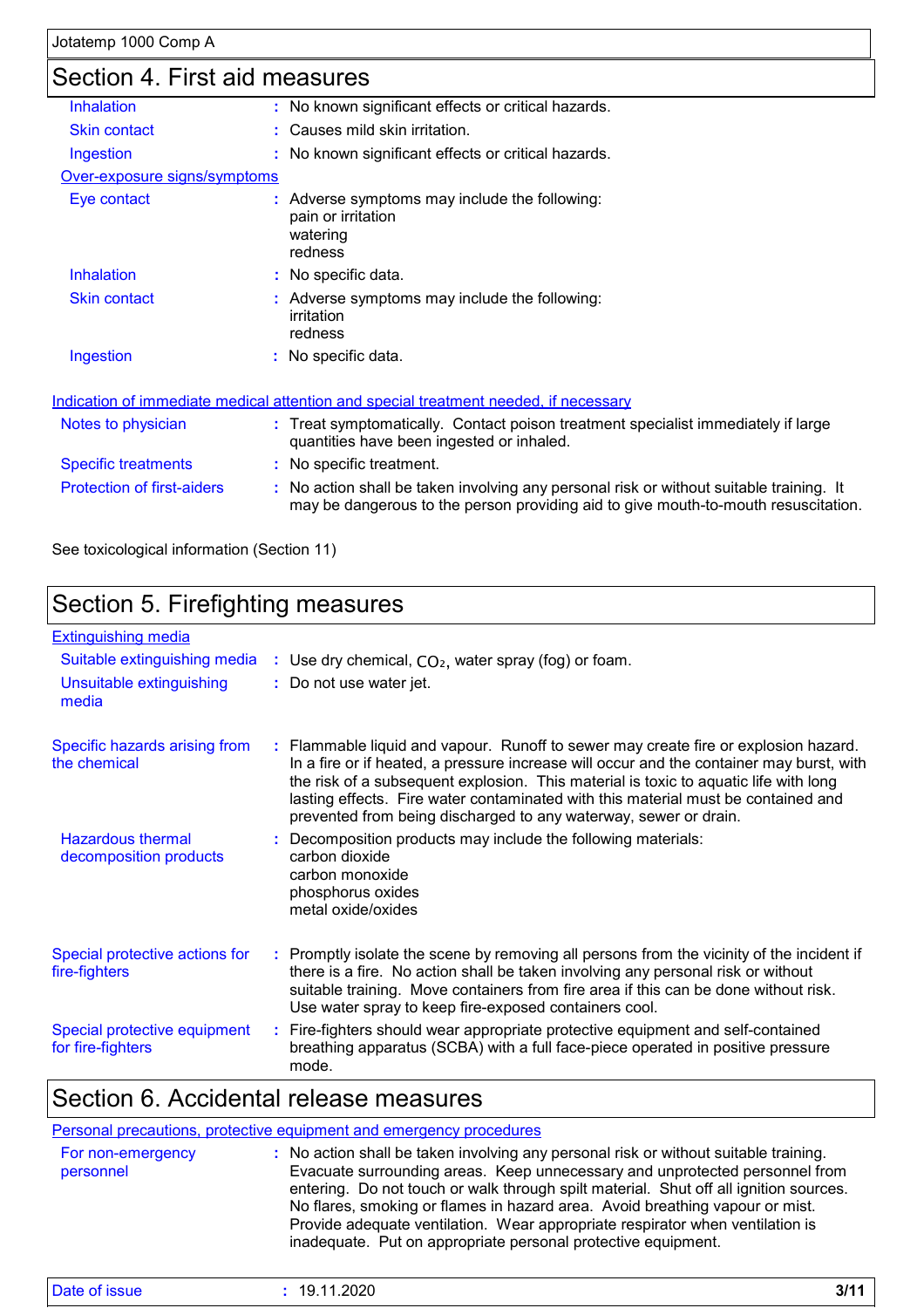## Section 6. Accidental release measures

| For emergency responders                             |                                                                                                                                                                                                                                                                                                                                                 | If specialised clothing is required to deal with the spillage, take note of any<br>information in Section 8 on suitable and unsuitable materials. See also the<br>information in "For non-emergency personnel".                                                                                                                                                                                                                                                                                                                                                                                                                                                                                                                                                         |  |  |
|------------------------------------------------------|-------------------------------------------------------------------------------------------------------------------------------------------------------------------------------------------------------------------------------------------------------------------------------------------------------------------------------------------------|-------------------------------------------------------------------------------------------------------------------------------------------------------------------------------------------------------------------------------------------------------------------------------------------------------------------------------------------------------------------------------------------------------------------------------------------------------------------------------------------------------------------------------------------------------------------------------------------------------------------------------------------------------------------------------------------------------------------------------------------------------------------------|--|--|
| <b>Environmental precautions</b>                     | : Avoid dispersal of spilt material and runoff and contact with soil, waterways, drains<br>and sewers. Inform the relevant authorities if the product has caused environmental<br>pollution (sewers, waterways, soil or air). Water polluting material. May be harmful<br>to the environment if released in large quantities. Collect spillage. |                                                                                                                                                                                                                                                                                                                                                                                                                                                                                                                                                                                                                                                                                                                                                                         |  |  |
| Methods and material for containment and cleaning up |                                                                                                                                                                                                                                                                                                                                                 |                                                                                                                                                                                                                                                                                                                                                                                                                                                                                                                                                                                                                                                                                                                                                                         |  |  |
| <b>Small spill</b>                                   |                                                                                                                                                                                                                                                                                                                                                 | : Stop leak if without risk. Move containers from spill area. Use spark-proof tools and<br>explosion-proof equipment. Dilute with water and mop up if water-soluble.<br>Alternatively, or if water-insoluble, absorb with an inert dry material and place in an<br>appropriate waste disposal container. Dispose of via a licensed waste disposal<br>contractor.                                                                                                                                                                                                                                                                                                                                                                                                        |  |  |
| Large spill                                          |                                                                                                                                                                                                                                                                                                                                                 | : Stop leak if without risk. Move containers from spill area. Use spark-proof tools and<br>explosion-proof equipment. Approach the release from upwind. Prevent entry into<br>sewers, water courses, basements or confined areas. Wash spillages into an<br>effluent treatment plant or proceed as follows. Contain and collect spillage with non-<br>combustible, absorbent material e.g. sand, earth, vermiculite or diatomaceous earth<br>and place in container for disposal according to local regulations (see Section 13).<br>Dispose of via a licensed waste disposal contractor. Contaminated absorbent<br>material may pose the same hazard as the spilt product. Note: see Section 1 for<br>emergency contact information and Section 13 for waste disposal. |  |  |

## Section 7. Handling and storage

| Precautions for safe handling                                   | Eating, drinking and smoking should be prohibited in areas where this material is<br>handled, stored and processed. Workers should wash hands and face before<br>eating, drinking and smoking. Remove contaminated clothing and protective<br>equipment before entering eating areas. See also Section 8 for additional<br>information on hygiene measures.                                                                                                                                                                                                                                                                                                                                         |
|-----------------------------------------------------------------|-----------------------------------------------------------------------------------------------------------------------------------------------------------------------------------------------------------------------------------------------------------------------------------------------------------------------------------------------------------------------------------------------------------------------------------------------------------------------------------------------------------------------------------------------------------------------------------------------------------------------------------------------------------------------------------------------------|
|                                                                 | Any gas developed during storage will remain in the container when the temperature<br>is decreased. To avoid splash of paint/thinner when opening the containers release<br>pressure by making a small hole in the plastic seal in the center of the lid.                                                                                                                                                                                                                                                                                                                                                                                                                                           |
| Conditions for safe storage,<br>including any incompatibilities | : Store in accordance with local regulations. Store in a segregated and approved<br>area. Store in original container protected from direct sunlight in a dry, cool and well-<br>ventilated area, away from incompatible materials (see Section 10) and food and<br>drink. Eliminate all ignition sources. Separate from oxidizing materials. Keep<br>container tightly closed and sealed until ready for use. Containers that have been<br>opened must be carefully resealed and kept upright to prevent leakage. Do not<br>store in unlabelled containers. Use appropriate containment to avoid environmental<br>contamination. See Section 10 for incompatible materials before handling or use. |

## Section 8. Exposure controls/personal protection

#### Control parameters

#### **Occupational exposure limits**

| Ingredient name | <b>Exposure limits</b>                                         |
|-----------------|----------------------------------------------------------------|
| xvlene          | Ministry of Labor (Thailand, 8/2017).<br>TWA: 100 ppm 8 hours. |
| 2-butoxyethanol | Ministry of Labor (Thailand, 8/2017).<br>TWA: 50 ppm 8 hours.  |
| ethylbenzene    | Ministry of Labor (Thailand, 8/2017).<br>TWA: 100 ppm 8 hours. |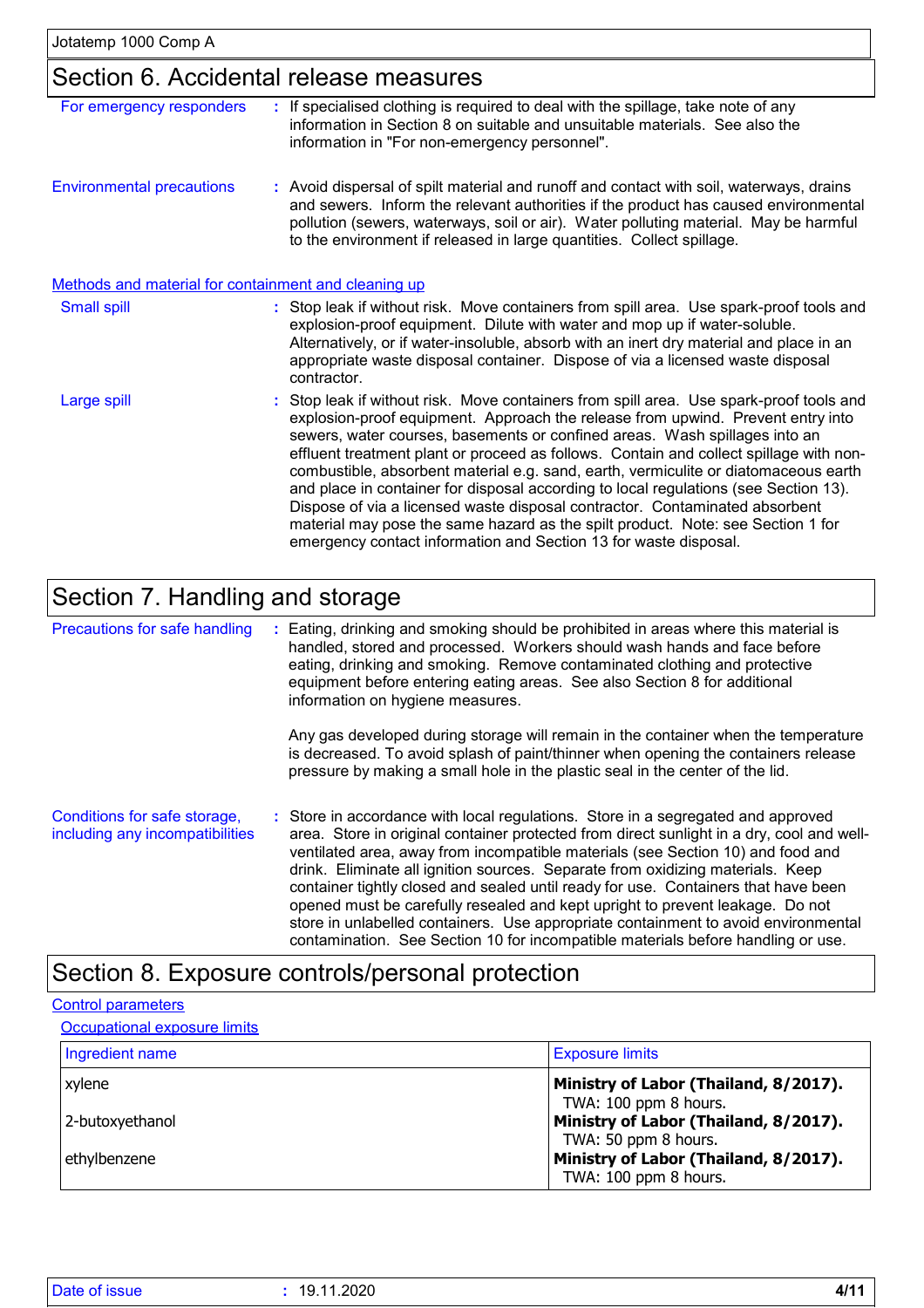## Section 8. Exposure controls/personal protection

| <b>Recommended monitoring</b><br>procedures | : If this product contains ingredients with exposure limits, personal, workplace<br>atmosphere or biological monitoring may be required to determine the effectiveness<br>of the ventilation or other control measures and/or the necessity to use respiratory<br>protective equipment. Reference should be made to appropriate monitoring<br>standards. Reference to national guidance documents for methods for the<br>determination of hazardous substances will also be required.                                                                                                                                                                                                                |  |  |  |
|---------------------------------------------|------------------------------------------------------------------------------------------------------------------------------------------------------------------------------------------------------------------------------------------------------------------------------------------------------------------------------------------------------------------------------------------------------------------------------------------------------------------------------------------------------------------------------------------------------------------------------------------------------------------------------------------------------------------------------------------------------|--|--|--|
| Appropriate engineering<br>controls         | : Use only with adequate ventilation. Use process enclosures, local exhaust<br>ventilation or other engineering controls to keep worker exposure to airborne<br>contaminants below any recommended or statutory limits. The engineering controls<br>also need to keep gas, vapour or dust concentrations below any lower explosive<br>limits. Use explosion-proof ventilation equipment.                                                                                                                                                                                                                                                                                                             |  |  |  |
| <b>Environmental exposure</b><br>controls   | : Emissions from ventilation or work process equipment should be checked to ensure<br>they comply with the requirements of environmental protection legislation. In some<br>cases, fume scrubbers, filters or engineering modifications to the process<br>equipment will be necessary to reduce emissions to acceptable levels.                                                                                                                                                                                                                                                                                                                                                                      |  |  |  |
| <b>Individual protection measures</b>       |                                                                                                                                                                                                                                                                                                                                                                                                                                                                                                                                                                                                                                                                                                      |  |  |  |
| <b>Hygiene measures</b>                     | : Wash hands, forearms and face thoroughly after handling chemical products, before<br>eating, smoking and using the lavatory and at the end of the working period.<br>Appropriate techniques should be used to remove potentially contaminated clothing.<br>Wash contaminated clothing before reusing. Ensure that eyewash stations and<br>safety showers are close to the workstation location.                                                                                                                                                                                                                                                                                                    |  |  |  |
| Eye/face protection                         | : Safety eyewear complying to EN 166 should be used when a risk assessment<br>indicates this is necessary to avoid exposure to liquid splashes, mists, gases or<br>dusts. If contact is possible, the following protection should be worn, unless the<br>assessment indicates a higher degree of protection: chemical splash goggles.                                                                                                                                                                                                                                                                                                                                                                |  |  |  |
| <b>Skin protection</b>                      |                                                                                                                                                                                                                                                                                                                                                                                                                                                                                                                                                                                                                                                                                                      |  |  |  |
| <b>Hand protection</b>                      | : Chemical-resistant, impervious gloves complying with an approved standard should<br>be worn at all times when handling chemical products if a risk assessment indicates<br>this is necessary. Considering the parameters specified by the glove manufacturer,<br>check during use that the gloves are still retaining their protective properties. It<br>should be noted that the time to breakthrough for any glove material may be<br>different for different glove manufacturers. In the case of mixtures, consisting of<br>several substances, the protection time of the gloves cannot be accurately<br>estimated.                                                                            |  |  |  |
|                                             | There is no one glove material or combination of materials that will give unlimited<br>resistance to any individual or combination of chemicals.<br>The breakthrough time must be greater than the end use time of the product.<br>The instructions and information provided by the glove manufacturer on use,<br>storage, maintenance and replacement must be followed.<br>Gloves should be replaced regularly and if there is any sign of damage to the glove<br>material.<br>Always ensure that gloves are free from defects and that they are stored and used<br>correctly.<br>The performance or effectiveness of the glove may be reduced by physical/chemical<br>damage and poor maintenance. |  |  |  |
|                                             | Barrier creams may help to protect the exposed areas of the skin but should not be<br>applied once exposure has occurred.<br>Wear suitable gloves tested to EN374.                                                                                                                                                                                                                                                                                                                                                                                                                                                                                                                                   |  |  |  |
|                                             | May be used, gloves(breakthrough time) 4 - 8 hours: neoprene, PVC<br>Recommended, gloves(breakthrough time) > 8 hours: fluor rubber, Teflon, butyl<br>rubber, Viton®, Saranex, 4H, nitrile rubber, polyvinyl alcohol (PVA)                                                                                                                                                                                                                                                                                                                                                                                                                                                                           |  |  |  |
| <b>Body protection</b>                      | : Personal protective equipment for the body should be selected based on the task<br>being performed and the risks involved and should be approved by a specialist<br>before handling this product. When there is a risk of ignition from static electricity,<br>wear anti-static protective clothing. For the greatest protection from static<br>discharges, clothing should include anti-static overalls, boots and gloves.                                                                                                                                                                                                                                                                        |  |  |  |
| Other skin protection                       | Appropriate footwear and any additional skin protection measures should be<br>selected based on the task being performed and the risks involved and should be<br>approved by a specialist before handling this product.                                                                                                                                                                                                                                                                                                                                                                                                                                                                              |  |  |  |
| Date of issue                               | : 19.11.2020<br>5/11                                                                                                                                                                                                                                                                                                                                                                                                                                                                                                                                                                                                                                                                                 |  |  |  |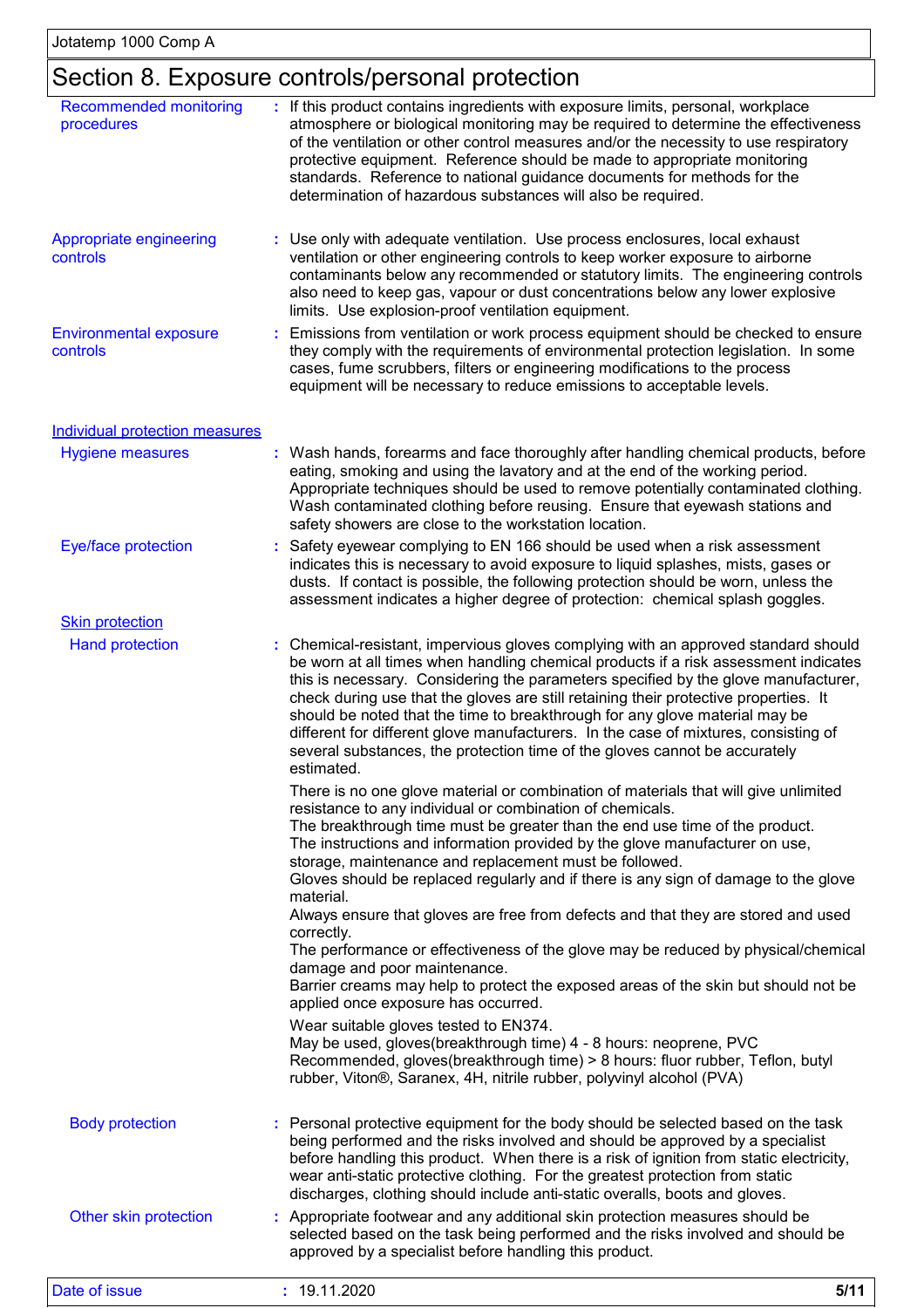**Solubility** 

water

Auto-ignition temperature

|                                                 | Section 8. Exposure controls/personal protection                                                                                                                                                                                                                                                                                                                                                                                                                                                                                                                                                                                                                                                     |  |  |  |  |
|-------------------------------------------------|------------------------------------------------------------------------------------------------------------------------------------------------------------------------------------------------------------------------------------------------------------------------------------------------------------------------------------------------------------------------------------------------------------------------------------------------------------------------------------------------------------------------------------------------------------------------------------------------------------------------------------------------------------------------------------------------------|--|--|--|--|
| <b>Respiratory protection</b>                   | Based on the hazard and potential for exposure, select a respirator that meets the<br>÷.<br>appropriate standard or certification. Respirators must be used according to a<br>respiratory protection program to ensure proper fitting, training, and other important<br>aspects of use.<br>If workers are exposed to concentrations above the exposure limit, they must use a<br>respirator according to EN 140. Use respiratory mask with charcoal and dust filter<br>when spraying this product, according to EN 14387(as filter combination A2-P2). In<br>confined spaces, use compressed-air or fresh-air respiratory equipment. When use<br>of roller or brush, consider use of charcoalfilter. |  |  |  |  |
|                                                 |                                                                                                                                                                                                                                                                                                                                                                                                                                                                                                                                                                                                                                                                                                      |  |  |  |  |
|                                                 | Section 9. Physical and chemical properties                                                                                                                                                                                                                                                                                                                                                                                                                                                                                                                                                                                                                                                          |  |  |  |  |
| Appearance                                      |                                                                                                                                                                                                                                                                                                                                                                                                                                                                                                                                                                                                                                                                                                      |  |  |  |  |
| <b>Physical state</b>                           | : Liquid.                                                                                                                                                                                                                                                                                                                                                                                                                                                                                                                                                                                                                                                                                            |  |  |  |  |
| Colour                                          | : Various                                                                                                                                                                                                                                                                                                                                                                                                                                                                                                                                                                                                                                                                                            |  |  |  |  |
| Odour                                           | Characteristic.                                                                                                                                                                                                                                                                                                                                                                                                                                                                                                                                                                                                                                                                                      |  |  |  |  |
| <b>Odour threshold</b>                          | Not available.                                                                                                                                                                                                                                                                                                                                                                                                                                                                                                                                                                                                                                                                                       |  |  |  |  |
| pH                                              | Not applicable.                                                                                                                                                                                                                                                                                                                                                                                                                                                                                                                                                                                                                                                                                      |  |  |  |  |
| <b>Melting point</b>                            | : Not applicable.                                                                                                                                                                                                                                                                                                                                                                                                                                                                                                                                                                                                                                                                                    |  |  |  |  |
| <b>Boiling point</b>                            | : Lowest known value: $136.1^{\circ}$ C (277 $^{\circ}$ F) (ethylbenzene). Weighted average: $156.96^{\circ}$ C<br>$(314.5^{\circ}F)$                                                                                                                                                                                                                                                                                                                                                                                                                                                                                                                                                                |  |  |  |  |
| <b>Flash point</b>                              | : Closed cup: 27°C (80.6°F)                                                                                                                                                                                                                                                                                                                                                                                                                                                                                                                                                                                                                                                                          |  |  |  |  |
| <b>Burning time</b>                             | Not applicable.                                                                                                                                                                                                                                                                                                                                                                                                                                                                                                                                                                                                                                                                                      |  |  |  |  |
| <b>Burning rate</b>                             | Not applicable.                                                                                                                                                                                                                                                                                                                                                                                                                                                                                                                                                                                                                                                                                      |  |  |  |  |
| <b>Evaporation rate</b>                         | Highest known value: 0.84 (ethylbenzene) Weighted average: 0.46compared with<br>butyl acetate                                                                                                                                                                                                                                                                                                                                                                                                                                                                                                                                                                                                        |  |  |  |  |
| Flammability (solid, gas)                       | : Not applicable.                                                                                                                                                                                                                                                                                                                                                                                                                                                                                                                                                                                                                                                                                    |  |  |  |  |
| Lower and upper explosive<br>(flammable) limits | $: 0.8 - 14\%$                                                                                                                                                                                                                                                                                                                                                                                                                                                                                                                                                                                                                                                                                       |  |  |  |  |
| Vapour pressure                                 | : Highest known value: 1.2 kPa (9.3 mm Hg) (at 20°C) (ethylbenzene). Weighted<br>average: 0.8 kPa (6 mm Hg) (at 20°C)                                                                                                                                                                                                                                                                                                                                                                                                                                                                                                                                                                                |  |  |  |  |
| <b>Vapour density</b>                           | : Highest known value: 5.1 (Air = 1) (dipropylene glycol methyl ether). Weighted<br>average: $4.17$ (Air = 1)                                                                                                                                                                                                                                                                                                                                                                                                                                                                                                                                                                                        |  |  |  |  |
| <b>Relative density</b>                         | : 1.862 to 1.931 g/cm <sup>3</sup>                                                                                                                                                                                                                                                                                                                                                                                                                                                                                                                                                                                                                                                                   |  |  |  |  |

# Aerosol product

Viscosity : Kinematic (40°C): >0.205 cm<sup>2</sup>/s (>20.5 mm<sup>2</sup>/s)

Partition coefficient: n-octanol/ : Not available.

SADT : Not available. Decomposition temperature **:** Not available.

| Section 10. Stability and reactivity  |                                                                                                                                                                              |  |  |
|---------------------------------------|------------------------------------------------------------------------------------------------------------------------------------------------------------------------------|--|--|
| Reactivity                            | : No specific test data related to reactivity available for this product or its ingredients.                                                                                 |  |  |
| <b>Chemical stability</b>             | : The product is stable.                                                                                                                                                     |  |  |
| Possibility of hazardous<br>reactions | : Under normal conditions of storage and use, hazardous reactions will not occur.                                                                                            |  |  |
| Conditions to avoid                   | : Avoid all possible sources of ignition (spark or flame). Do not pressurise, cut, weld,<br>braze, solder, drill, grind or expose containers to heat or sources of ignition. |  |  |
| Incompatible materials                | : Keep away from the following materials to prevent strong exothermic reactions:<br>oxidising agents, strong alkalis, strong acids.                                          |  |  |
|                                       |                                                                                                                                                                              |  |  |

**:** Insoluble in the following materials: cold water and hot water.

: Lowest known value: 207°C (404.6°F) (dipropylene glycol methyl ether).

| Date of issue | .2020<br>1 G<br>ໍປ. | CIA A<br>Оı<br>. . |
|---------------|---------------------|--------------------|
|---------------|---------------------|--------------------|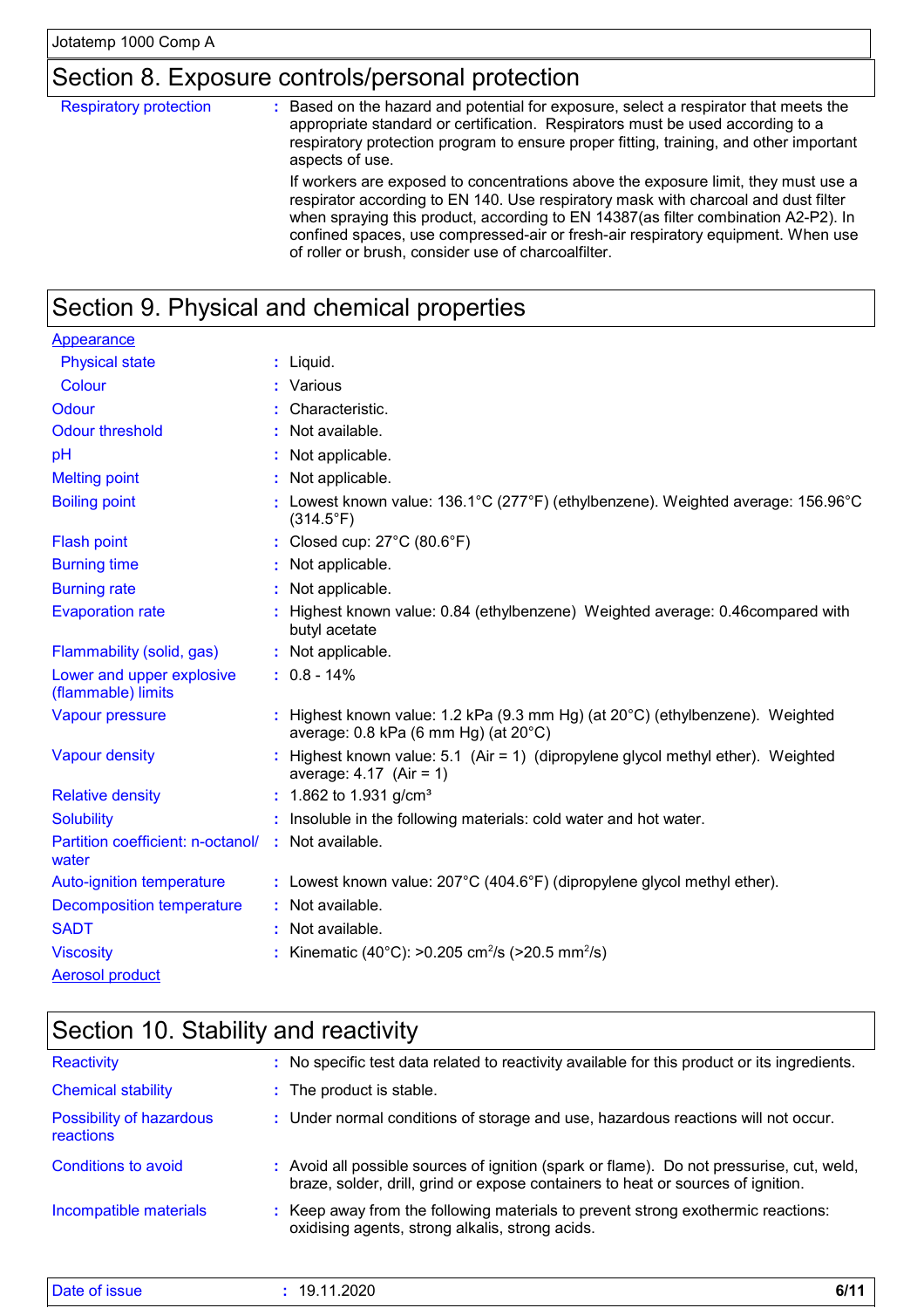## Section 10. Stability and reactivity

Hazardous decomposition products

Under normal conditions of storage and use, hazardous decomposition products **:** should not be produced.

## Section 11. Toxicological information

#### Information on toxicological effects

#### **Acute toxicity**

| <b>Product/ingredient name</b> | Result                        | <b>Species</b> | <b>Dose</b> | <b>Exposure</b> |
|--------------------------------|-------------------------------|----------------|-------------|-----------------|
| xylene                         | <b>LC50 Inhalation Vapour</b> | Rat            | $20$ mg/l   | 4 hours         |
|                                | LD50 Oral                     | Rat            | 4300 mg/kg  |                 |
|                                | <b>TDLo Dermal</b>            | Rabbit         | 4300 mg/kg  |                 |
| 2-butoxyethanol                | LD50 Oral                     | Guinea pig -   | 1414 mg/kg  |                 |
|                                |                               | Male, Female   |             |                 |
|                                | LD50 Oral                     | Rat - Male,    | 1300 mg/kg  |                 |
|                                |                               | Female         |             |                 |
| ethylbenzene                   | <b>LC50 Inhalation Vapour</b> | Rat - Male     | $17.8$ mg/l | 4 hours         |
|                                | LD50 Dermal                   | Rabbit         | >5000 mg/kg |                 |
|                                | LD50 Oral                     | Rat            | 3500 mg/kg  |                 |

#### **Irritation/Corrosion**

| <b>Product/ingredient name</b> | <b>Result</b>            | <b>Species</b> | <b>Score</b> | <b>Exposure</b>     | <b>Observation</b> |
|--------------------------------|--------------------------|----------------|--------------|---------------------|--------------------|
| <b>xylene</b>                  | Eyes - Mild irritant     | Rabbit         |              | 87 milligrams  -    |                    |
|                                | Skin - Mild irritant     | Rat            |              | 8 hours 60          |                    |
|                                |                          |                |              | <b>Imicroliters</b> |                    |
| 2-butoxyethanol                | Eyes - Moderate irritant | Rabbit         |              | 24 hours 100   -    |                    |
|                                |                          |                |              | mg                  |                    |
|                                | Skin - Mild irritant     | Rabbit         |              | 500 mg              |                    |

#### **Sensitisation**

Not available.

**Mutagenicity** 

Not available.

#### **Carcinogenicity**

Not available.

#### Reproductive toxicity

Not available.

#### **Teratogenicity**

Not available.

#### Specific target organ toxicity (single exposure)

| <b>Name</b>   | Category   | Route of<br><b>exposure</b> | <b>Target organs</b>            |
|---------------|------------|-----------------------------|---------------------------------|
| <b>xylene</b> | Category 3 | Not applicable.             | Respiratory tract<br>irritation |

#### Specific target organ toxicity (repeated exposure)

| <b>Name</b>  | Category   | <b>Route of</b><br><b>exposure</b> | <b>Target organs</b> |
|--------------|------------|------------------------------------|----------------------|
| ethylbenzene | Category 2 | Not determined                     | I hearing organs     |

### Aspiration hazard

| <b>Name</b>  | Result                                |
|--------------|---------------------------------------|
| xylene       | <b>ASPIRATION HAZARD - Category 1</b> |
| ethylbenzene | <b>ASPIRATION HAZARD - Category 1</b> |

#### Eye contact **:** No known significant effects or critical hazards. Potential acute health effects

| Inhalation    | : No known significant effects or critical hazards. |      |
|---------------|-----------------------------------------------------|------|
| Date of issue | : 19.11.2020                                        | 7/11 |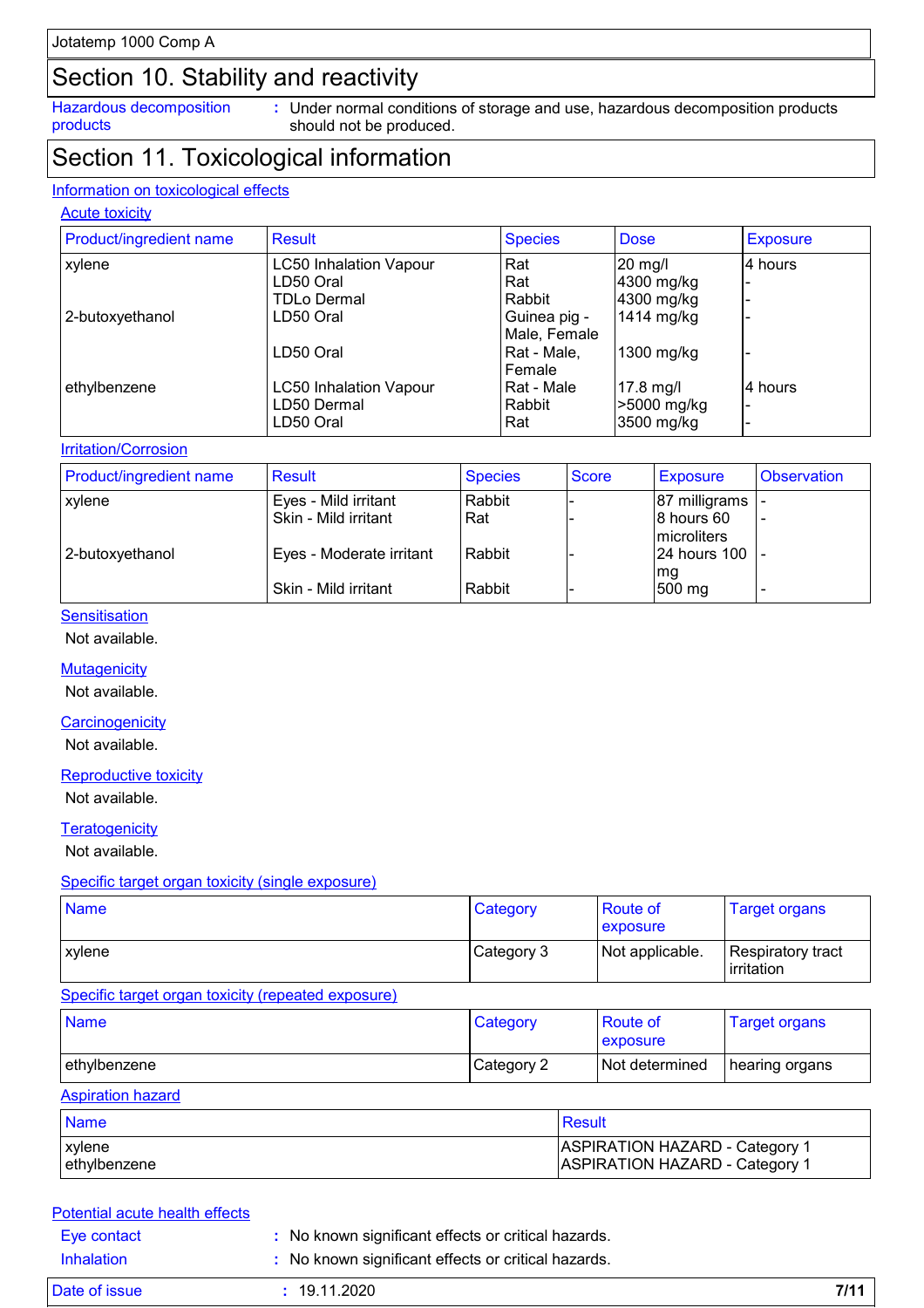## Section 11. Toxicological information

| <b>Skin contact</b>              | t. | Causes mild skin irritation.                                                             |
|----------------------------------|----|------------------------------------------------------------------------------------------|
| Ingestion                        |    | No known significant effects or critical hazards.                                        |
|                                  |    |                                                                                          |
|                                  |    | Symptoms related to the physical, chemical and toxicological characteristics             |
| Inhalation                       |    | : No specific data.                                                                      |
| Ingestion                        |    | No specific data.                                                                        |
| <b>Skin contact</b>              |    | Adverse symptoms may include the following:<br>irritation<br>redness                     |
| Eye contact                      |    | Adverse symptoms may include the following:<br>pain or irritation<br>watering<br>redness |
| Potential chronic health effects |    |                                                                                          |
| General                          |    | No known significant effects or critical hazards.                                        |
| Carcinogenicity                  |    | No known significant effects or critical hazards.                                        |
| <b>Mutagenicity</b>              | ÷  | No known significant effects or critical hazards.                                        |
| <b>Teratogenicity</b>            |    | No known significant effects or critical hazards.                                        |
| <b>Developmental effects</b>     |    | No known significant effects or critical hazards.                                        |

### Fertility effects **:** No known significant effects or critical hazards.

### Numerical measures of toxicity

#### Acute toxicity estimates

| <b>Route</b>         | <b>ATE</b> value |
|----------------------|------------------|
| Oral                 | 21800.95 mg/kg   |
| Dermal               | 12001.19 mg/kg   |
| Inhalation (vapours) | 146.88 mg/l      |

## Section 12. Ecological information

#### **Toxicity**

| Product/ingredient name     | Result                            | <b>Species</b>             | <b>Exposure</b> |
|-----------------------------|-----------------------------------|----------------------------|-----------------|
| trizinc bis(orthophosphate) | Acute LC50 0.14 mg/l              | Fish - Oncorhynchus mykiss | 96 hours        |
|                             | Chronic NOEC 0.1 mg/l             | Micro-organism             | 4 hours         |
| 2-butoxyethanol             | Acute EC50 1000 mg/l Fresh water  | Daphnia - Daphnia magna    | 48 hours        |
|                             | Acute LC50 1000 mg/l Marine water | Crustaceans -              | 48 hours        |
|                             |                                   | Chaetogammarus marinus -   |                 |
|                             |                                   | Young                      |                 |
| ethylbenzene                | Acute EC50 7.2 mg/l               | Algae                      | I48 hours       |
|                             | Acute EC50 2.93 mg/l              | Daphnia                    | 48 hours        |
|                             | Acute LC50 4.2 mg/l               | Fish                       | 96 hours        |

### Persistence and degradability

| <b>Product/ingredient name</b>          | Aquatic half-life | <b>Photolysis</b> | Biodegradability              |
|-----------------------------------------|-------------------|-------------------|-------------------------------|
| trizinc bis(orthophosphate)<br>l xvlene |                   |                   | <b>Not readily</b><br>Readily |
| ethylbenzene                            |                   |                   | <b>Readilv</b>                |

### Bioaccumulative potential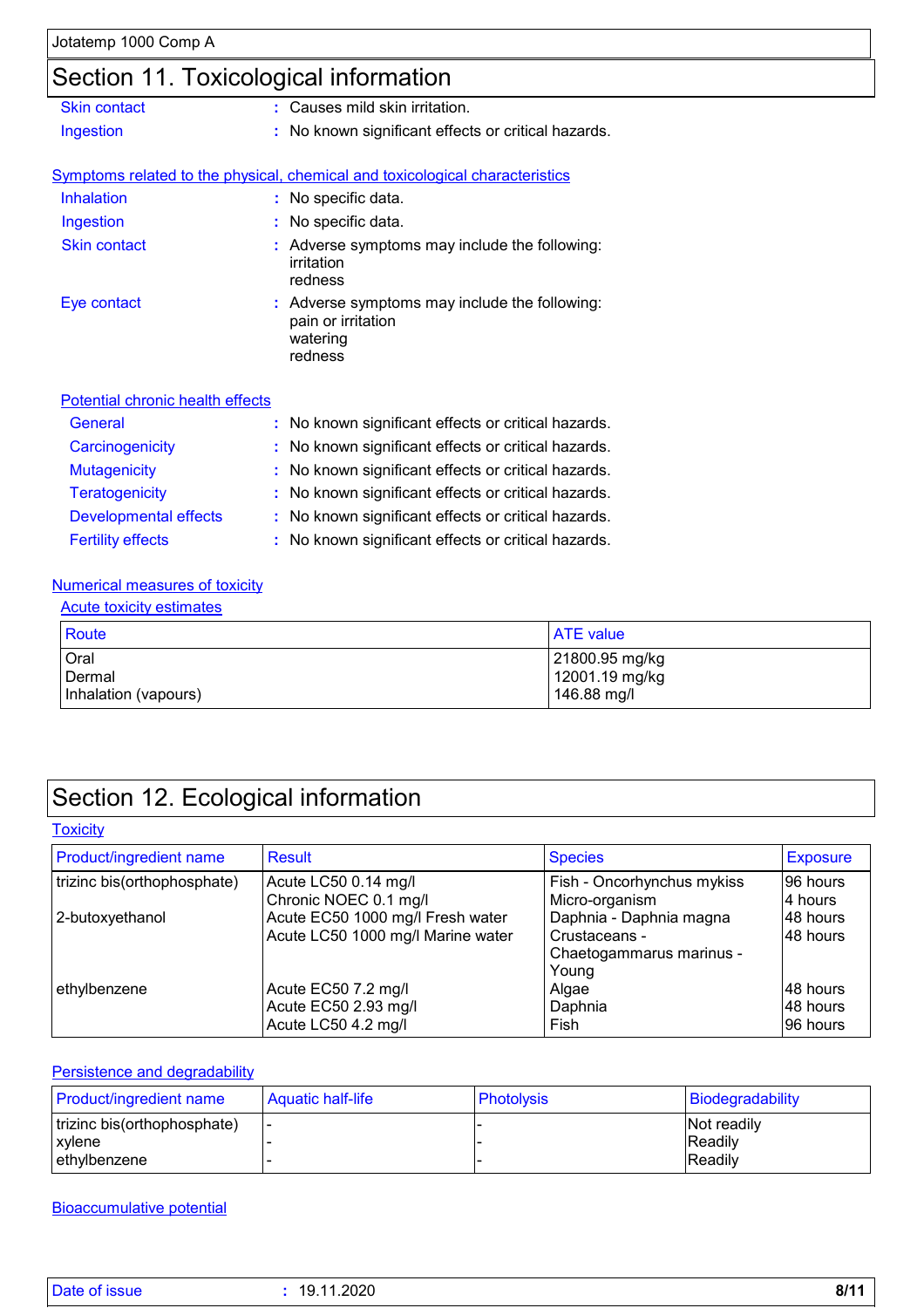|  | Jotatemp 1000 Comp A |  |
|--|----------------------|--|
|--|----------------------|--|

## Section 12. Ecological information

| <b>Product/ingredient name</b> | $LogP_{ow}$ | <b>BCF</b>  | Potential |
|--------------------------------|-------------|-------------|-----------|
| trizinc bis(orthophosphate)    |             | 60960       | high      |
| xylene                         | 3.12        | 8.1 to 25.9 | llow      |
| 2-butoxyethanol                | 0.81        |             | llow      |
| l ethvlbenzene                 | 3.6         |             | llow      |

| Mobility in soil                               |                  |
|------------------------------------------------|------------------|
| Soil/water partition<br>coefficient $(K_{OC})$ | : Not available. |

Other adverse effects **:** No known significant effects or critical hazards.

## Section 13. Disposal considerations

The generation of waste should be avoided or minimised wherever possible. Disposal of this product, solutions and any by-products should at all times comply with the requirements of environmental protection and waste disposal legislation and any regional local authority requirements. Dispose of surplus and nonrecyclable products via a licensed waste disposal contractor. Waste should not be disposed of untreated to the sewer unless fully compliant with the requirements of all authorities with jurisdiction. Waste packaging should be recycled. Incineration or landfill should only be considered when recycling is not feasible. This material and its container must be disposed of in a safe way. Care should be taken when handling emptied containers that have not been cleaned or rinsed out. Empty containers or liners may retain some product residues. Vapour from product residues may create a highly flammable or explosive atmosphere inside the container. Do not cut, weld or grind used containers unless they have been cleaned thoroughly internally. Avoid dispersal of spilt material and runoff and contact with soil, waterways, drains and sewers. Disposal methods **:**

|                                        | <b>UN</b>                                                                                                                                                                                                                              | <b>IMDG</b>                                                                                                                                                                                                                            | <b>IATA</b>                                                                                                                                                                                                                     |
|----------------------------------------|----------------------------------------------------------------------------------------------------------------------------------------------------------------------------------------------------------------------------------------|----------------------------------------------------------------------------------------------------------------------------------------------------------------------------------------------------------------------------------------|---------------------------------------------------------------------------------------------------------------------------------------------------------------------------------------------------------------------------------|
| <b>UN</b> number                       | <b>UN1263</b>                                                                                                                                                                                                                          | <b>UN1263</b>                                                                                                                                                                                                                          | <b>UN1263</b>                                                                                                                                                                                                                   |
| <b>UN proper shipping</b><br>name      | Paint                                                                                                                                                                                                                                  | Paint. Marine pollutant (trizinc<br>bis(orthophosphate))                                                                                                                                                                               | Paint                                                                                                                                                                                                                           |
| <b>Transport hazard</b><br>class(es)   | 3                                                                                                                                                                                                                                      | 3                                                                                                                                                                                                                                      | 3                                                                                                                                                                                                                               |
| <b>Packing group</b>                   | $\mathbf{III}$                                                                                                                                                                                                                         | III                                                                                                                                                                                                                                    | III                                                                                                                                                                                                                             |
| Environmental<br>hazards               | Yes. The environmentally<br>hazardous substance mark is<br>not required.                                                                                                                                                               | Yes.                                                                                                                                                                                                                                   | Yes. The environmentally<br>hazardous substance mark is<br>not required.                                                                                                                                                        |
| <b>Special precautions</b><br>for user | <b>Transport within user's</b><br>premises: always transport in<br>closed containers that are<br>upright and secure. Ensure<br>that persons transporting the<br>product know what to do in<br>the event of an accident or<br>spillage. | <b>Transport within user's</b><br>premises: always transport in<br>closed containers that are<br>upright and secure. Ensure<br>that persons transporting the<br>product know what to do in<br>the event of an accident or<br>spillage. | Transport within user's<br>premises: always transport<br>in closed containers that are<br>upright and secure. Ensure<br>that persons transporting the<br>product know what to do in<br>the event of an accident or<br>spillage. |
| Date of issue                          | : 19.11.2020                                                                                                                                                                                                                           |                                                                                                                                                                                                                                        | 9/11                                                                                                                                                                                                                            |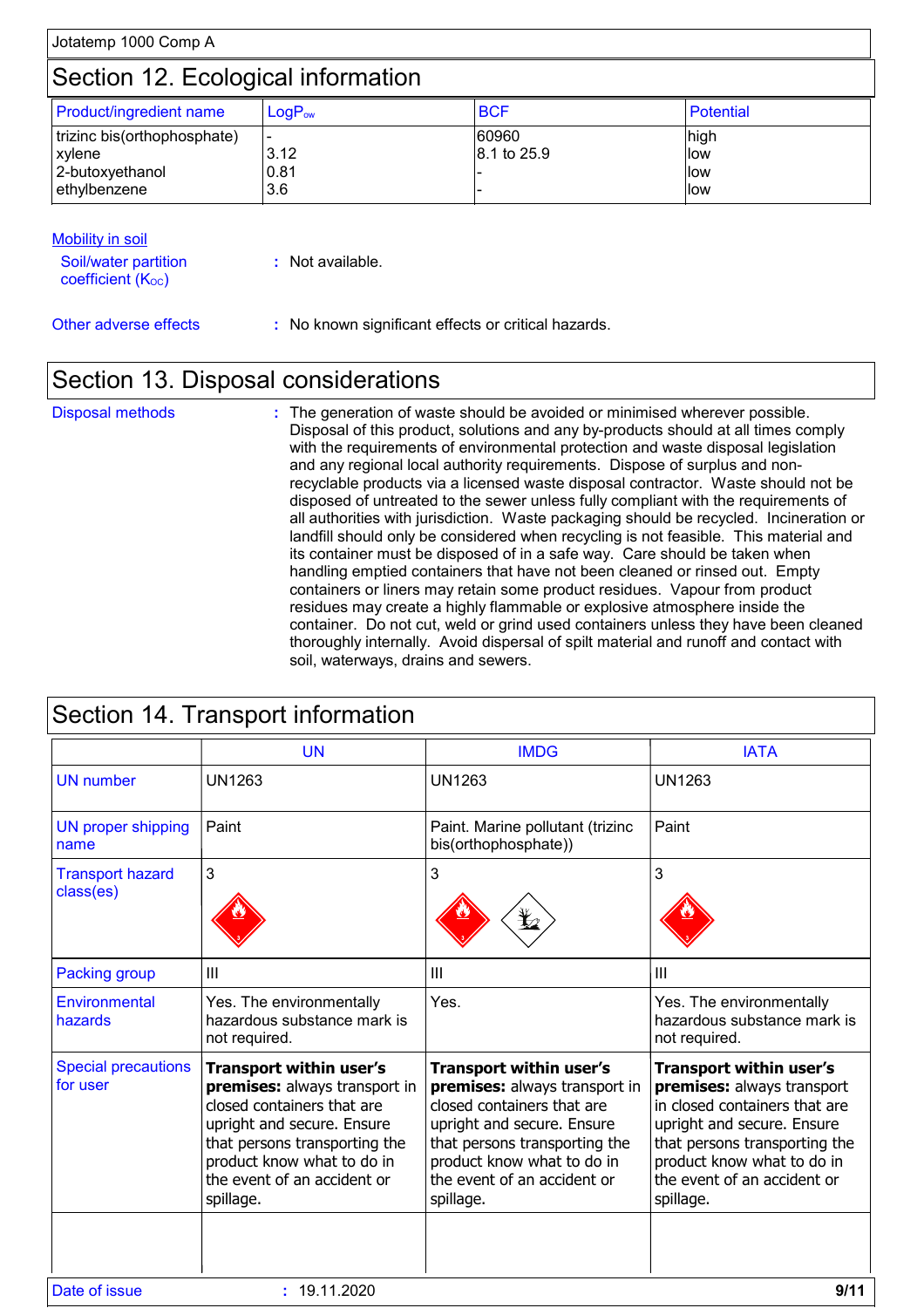| Jotatemp 1000 Comp A              |  |                                                                                                                                        |                                                                                                                      |  |
|-----------------------------------|--|----------------------------------------------------------------------------------------------------------------------------------------|----------------------------------------------------------------------------------------------------------------------|--|
| Section 14. Transport information |  |                                                                                                                                        |                                                                                                                      |  |
| Additional<br>information         |  | The marine pollutant mark is<br>not required when transported<br> in sizes of ≤5 L or ≤5 kg.<br><b>Emergency schedules F-E,</b><br>S-E | The environmentally<br>hazardous substance mark<br>may appear if required by<br>other transportation<br>regulations. |  |

Transport in bulk according to **:** Not available. Annex II of Marpol and the IBC Code

ADR / RID **:** Tunnel restriction code: (D/E) Hazard identification number: 30

## Section 15. Regulatory information

| Hazardous Substance Act B.E. 2535 (1992) |  |
|------------------------------------------|--|
|                                          |  |

 $\pm$  . . . .

| <u>туре</u><br>Ingredient name | <u>Type</u> | <b>Authority</b>                                                                  | <b>Conditions</b>                                                              |
|--------------------------------|-------------|-----------------------------------------------------------------------------------|--------------------------------------------------------------------------------|
| methanol                       |             | Department of<br>Industrial Works                                                 | Except the part on<br>responsibility of The<br>Food and Drug<br>Administration |
| lead                           | 3           | Department of<br><b>Industrial Works</b>                                          |                                                                                |
|                                |             | No known specific national and/or regional regulations applicable to this product |                                                                                |

(including its ingredients).

## Section 16. Other information

| <b>History</b>                              |                                                                                                                                                                                                                                                                                                                                                                                                                                                                                                                                                                                                                                                                                                                                                                                                                                                                                   |
|---------------------------------------------|-----------------------------------------------------------------------------------------------------------------------------------------------------------------------------------------------------------------------------------------------------------------------------------------------------------------------------------------------------------------------------------------------------------------------------------------------------------------------------------------------------------------------------------------------------------------------------------------------------------------------------------------------------------------------------------------------------------------------------------------------------------------------------------------------------------------------------------------------------------------------------------|
| Date of printing                            | : 19.11.2020                                                                                                                                                                                                                                                                                                                                                                                                                                                                                                                                                                                                                                                                                                                                                                                                                                                                      |
| Date of issue/Date of revision : 19.11.2020 |                                                                                                                                                                                                                                                                                                                                                                                                                                                                                                                                                                                                                                                                                                                                                                                                                                                                                   |
| Date of previous issue                      | : 19.11.2020                                                                                                                                                                                                                                                                                                                                                                                                                                                                                                                                                                                                                                                                                                                                                                                                                                                                      |
| <b>Version</b>                              | : 1.01                                                                                                                                                                                                                                                                                                                                                                                                                                                                                                                                                                                                                                                                                                                                                                                                                                                                            |
| Key to abbreviations                        | : ADN = European Provisions concerning the International Carriage of Dangerous<br>Goods by Inland Waterway<br>ADR = The European Agreement concerning the International Carriage of<br>Dangerous Goods by Road<br>ATE = Acute Toxicity Estimate<br><b>BCF</b> = Bioconcentration Factor<br>GHS = Globally Harmonized System of Classification and Labelling of Chemicals<br>IATA = International Air Transport Association<br><b>IBC</b> = Intermediate Bulk Container<br><b>IMDG = International Maritime Dangerous Goods</b><br>MARPOL = International Convention for the Prevention of Pollution From Ships,<br>1973 as modified by the Protocol of 1978. ("Marpol" = marine pollution)<br>RID = The Regulations concerning the International Carriage of Dangerous Goods<br>by Rail<br>$UN = United Nations$<br>LogPow = logarithm of the octanol/water partition coefficient |
| References                                  | Not available.                                                                                                                                                                                                                                                                                                                                                                                                                                                                                                                                                                                                                                                                                                                                                                                                                                                                    |

 $\nabla$  Indicates information that has changed from previously issued version.

#### Notice to reader

The information in this document is given to the best of Jotun's knowledge, based on laboratory testing and practical experience. Jotun's products are considered as semi-finished goods and as such, products are often used under conditions beyond Jotun's control. Jotun cannot guarantee anything but the quality of the product itself. Minor product variations may be implemented in order to comply with local requirements. Jotun reserves the right to change the given data without further notice.

Users should always consult Jotun for specific guidance on the general suitability of this product for their needs and specific application practices.

| Date of issue | 19.11.2020 | 10/11 |
|---------------|------------|-------|
|               |            |       |